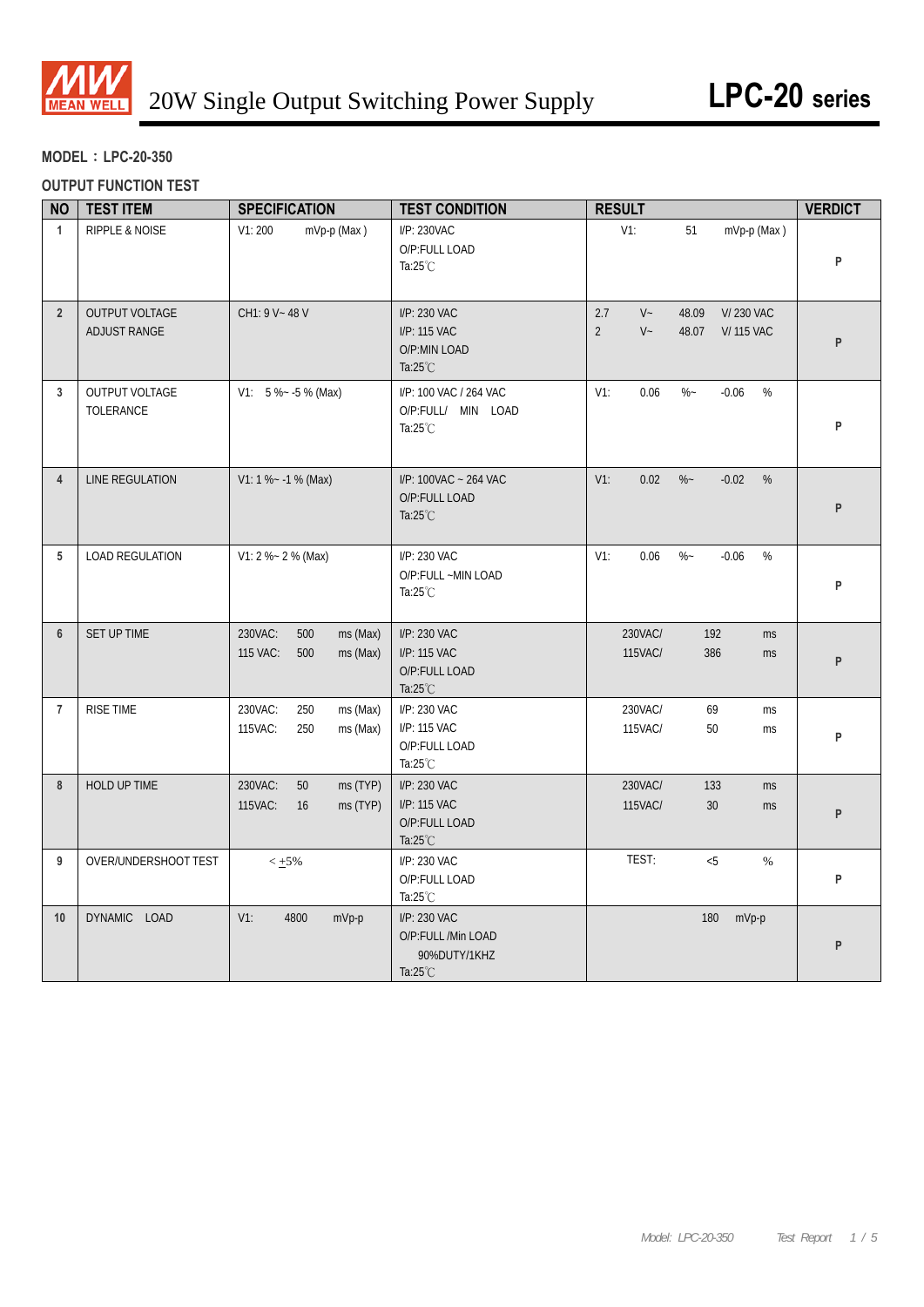

## **INPUT FUNCTION TEST**

| <b>NO</b>      | <b>TEST ITEM</b>           | <b>SPECIFICATION</b>                                                 | <b>TEST CONDITION</b>                                                                                              | <b>RESULT</b>                                           | <b>VERDICT</b> |
|----------------|----------------------------|----------------------------------------------------------------------|--------------------------------------------------------------------------------------------------------------------|---------------------------------------------------------|----------------|
| $\mathbf{1}$   | <b>INPUT VOLTAGE RANGE</b> | 90VAC~264 VAC                                                        | <b>I/P:TESTING</b><br>O/P:FULL LOAD<br>Ta: $25^{\circ}$ C<br>$I/P$ :<br>LOW-LINE-3V= $87$ V<br>HIGH-LINE+15%=300 V | 34 V~264V<br>TEST: OK                                   | P              |
|                |                            |                                                                      | O/P:FULL/MIN LOAD<br>ON: 30 Sec. OFF: 30 Sec 10MIN<br>(AC POWER ON/OFF NO DAMAGE)                                  |                                                         |                |
| $\overline{2}$ | INPUT FREQUENCY RANGE      | 47HZ ~63 HZ<br>NO DAMAGE OSC                                         | I/P: 90 VAC ~ 264 VAC<br>O/P:FULL~MIN LOAD<br>Ta: $25^{\circ}$ C                                                   | TEST: OK                                                | P              |
| 3              | <b>EFFICIENCY</b>          | 83 % (TYP)                                                           | I/P: 230 VAC<br>O/P:FULL LOAD<br>Ta: $25^{\circ}$ C                                                                | 83.2%                                                   | P              |
| 4              | <b>INPUT CURRENT</b>       | 230V/<br>0.35<br>A (TYP)<br>A (TYP)<br>$115$ V/<br>0.55              | I/P: 230 VAC<br>I/P: 115 VAC<br>O/P:FULL LOAD<br>Ta: $25^{\circ}$ C                                                | A/ 230 VAC<br>0.19<br>$=$<br>0.33<br>A/ 115 VAC<br>$=$  | P              |
| 5              | <b>INRUSH CURRENT</b>      | 230V/<br>70<br>A (TYP)<br>115V/<br>A(TYP)<br>35<br><b>COLD START</b> | I/P: 230 VAC<br>I/P: 115 VAC<br>O/P:FULL LOAD<br>Ta: $25^{\circ}$ C                                                | A/230 VAC<br>60<br>$=$<br>A/ 115 VAC<br>30<br>$\vert$ = | P              |
| 6              | <b>LEAKAGE CURRENT</b>     | mA/240 VAC<br>0.25<br>$\,<$                                          | I/P: 240 VAC<br>O/P:Min LOAD<br>Ta: $25^{\circ}$ C                                                                 | $L-FG$ :<br>0.01<br>mA<br>$N-FG$ :<br>0.01<br>mA        | P              |

## **PROTECTION FUNCTION TEST**

| <b>NO</b>      | <b>TEST ITEM</b>        | <b>SPECIFICATION</b>                      | <b>TEST CONDITION</b>                                             | <b>RESULT</b>                                                                     | <b>VERDICT</b> |
|----------------|-------------------------|-------------------------------------------|-------------------------------------------------------------------|-----------------------------------------------------------------------------------|----------------|
|                | OVER LOAD PROTECTION    | $95\% - 105\%$                            | I/P: 230 VAC<br>I/P: 115 VAC<br>O/P:TESTING<br>Ta: $25^{\circ}$ C | %/230 VAC<br>100<br>%/115 VAC<br>101<br><b>Constant Current Limiting</b>          | P              |
| $\overline{2}$ | OVER VOLTAGE PROTECTION | CH1: 50.4 V ~ 60 V                        | I/P: 230 VAC<br>I/P: 115 VAC<br>O/P:MIN LOAD<br>Ta:25 $°C$        | 57.1V/230 VAC<br>57.1V/115 VAC<br>Shut off o/p voltage<br>clamping by zener diode | P              |
| 3              | SHORT PROTECTION        | SHORT EVERY OUTPUT<br>NO DAMAGE<br>1 HOUR | I/P: 264 VAC<br>O/P:FULL LOAD<br>Ta: $25^{\circ}$ C               | NO DAMAGE<br><b>Constant Current Limiting</b>                                     | P              |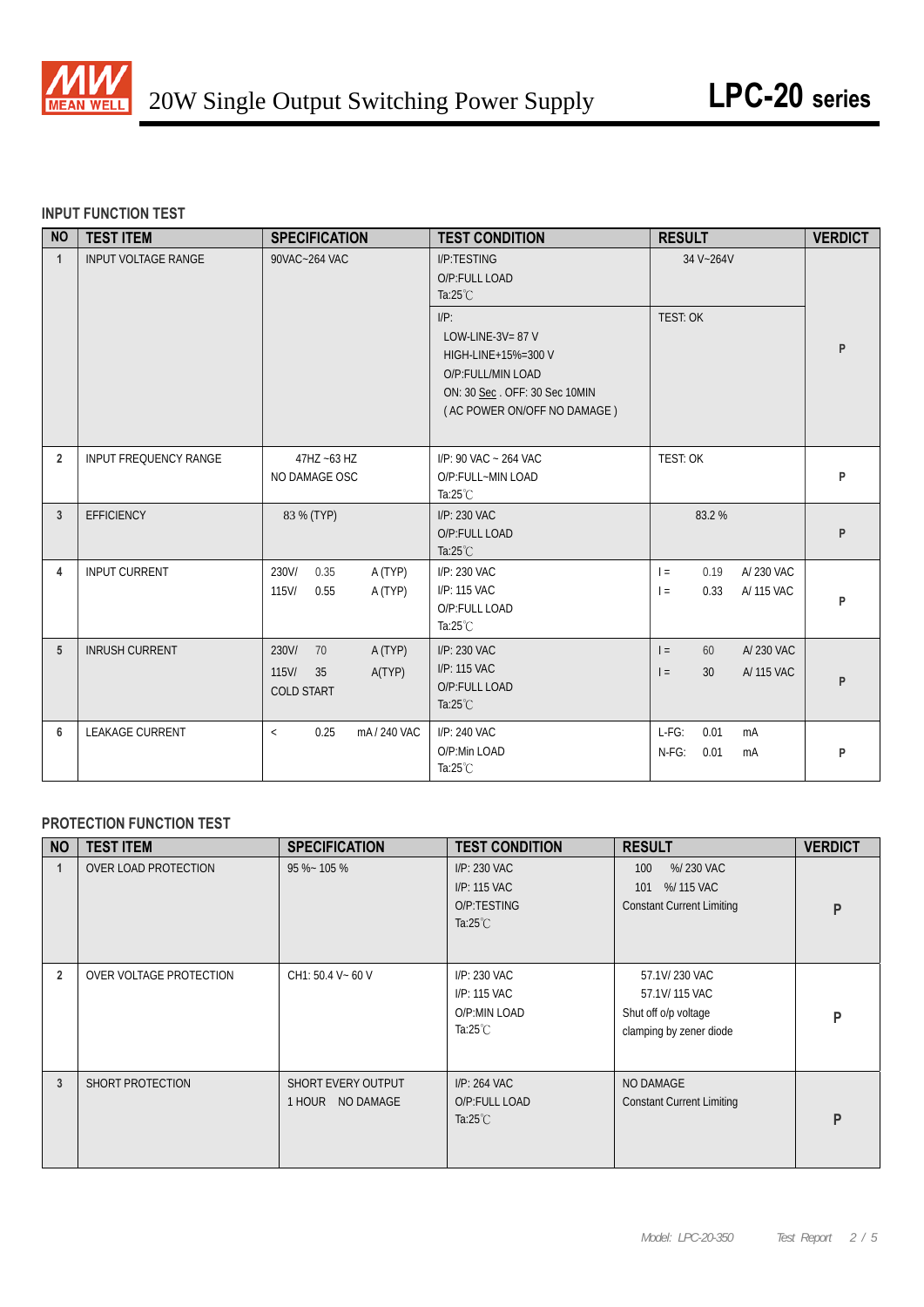

#### **ENVIRONMENT TEST**

| <b>NO</b>      | <b>TEST ITEM</b>        | <b>SPECIFICATION</b>                      | <b>TEST CONDITION</b>                 | <b>RESULT</b>                                     |                      | <b>VERDICT</b> |
|----------------|-------------------------|-------------------------------------------|---------------------------------------|---------------------------------------------------|----------------------|----------------|
| $\mathbf{1}$   | TEMPERATURE RISE TEST   | MODEL: LPC-20-700                         |                                       |                                                   |                      |                |
|                |                         | 1. ROOM AMBIENT BURN-IN: 45 HRS           |                                       |                                                   |                      |                |
|                |                         |                                           | I/P: 230VAC O/P: FULL LOAD Ta=32.4°C  |                                                   |                      |                |
|                |                         | 2. HIGH AMBIENT BURN-IN: 12 HRS           |                                       |                                                   |                      |                |
|                |                         |                                           | I/P: 230VAC O/P: FULL LOAD Ta=65.4 °C |                                                   |                      |                |
|                |                         |                                           |                                       |                                                   |                      |                |
|                |                         |                                           |                                       |                                                   |                      |                |
|                |                         | <b>NO</b><br>Position                     | P/N                                   | ROOM AMBIENT HIGH AMBIENT<br>Ta=32.4 $^{\circ}$ C | Ta=65.4 $^{\circ}$ C |                |
|                |                         | U1<br>1                                   | <b>NCP1200</b>                        | 54.1°C                                            | $82.5^{\circ}$ C     |                |
|                |                         | C <sub>5</sub><br>2                       | 47U/400V 105℃ KM                      | $54.7^{\circ}$ C                                  | $82.8^{\circ}$ C     |                |
|                |                         | BD1<br>3                                  | 2A/800V                               | 52.3°C                                            | 80.4°C               | P              |
|                |                         | LF1<br>$\overline{4}$                     | LF-802                                | $51.8^{\circ}$ C                                  | $80.1^{\circ}$ C     |                |
|                |                         | D <sub>1</sub><br>5                       | EGP20J 2A/600V                        | 67.3°C                                            | 95.0°C               |                |
|                |                         | Q <sub>1</sub><br>6                       | 2SK2865 2A/600V                       | 71.8°C                                            | 99.2°C               |                |
|                |                         | ZD <sub>1</sub><br>$\tau$                 | P6KE180A                              | 60.1°C                                            | 87.4°C               |                |
|                |                         | D <sub>100</sub><br>8                     | UF3004 3A/400V                        | 79.0°C                                            | 102.5°C              |                |
|                |                         | C40<br>9                                  | 47U/25V 105℃ TXF                      | 58.3°C                                            | 86.6°C               |                |
|                |                         | C <sub>105</sub><br>10                    | 220u/35V LL3K GL                      | 66.7°C                                            | $91.7^{\circ}$ C     |                |
|                |                         | C200<br>11                                | 22u/50V 105℃ KY                       | 68.5°C                                            | 94.5°C               |                |
|                |                         | T1<br>12                                  | TF1769                                | 68.7°C                                            | 95.4°C               |                |
|                |                         |                                           |                                       |                                                   |                      |                |
| $\overline{2}$ | OVER LOAD BURN-IN TEST  | NO DAMAGE                                 | I/P: 230 VAC                          | TEST: OK                                          |                      |                |
|                |                         | 1 HOUR (MIN)                              | O/P:96.3% LOAD                        |                                                   |                      | P              |
|                |                         |                                           | Ta: $30.5^{\circ}$ C                  |                                                   |                      |                |
| 3              | LOW TEMPERATURE         | TURN ON AFTER 2 HOUR                      | I/P: 230 VAC                          | TEST: OK                                          |                      |                |
|                | TURN ON TEST            |                                           | O/P:95 % LOAD                         |                                                   |                      | P              |
|                |                         |                                           | Ta=-30 $°C$                           |                                                   |                      |                |
| $\overline{4}$ | <b>HIGH HUMIDITY</b>    | AFTER 12 HOURS                            | I/P: 272 VAC                          | TEST: OK                                          |                      |                |
|                | <b>HIGH TEMPERATURE</b> | IN CHAMBER ON                             | O/P:FULL LOAD                         |                                                   |                      |                |
|                | <b>HIGH VOLTAGE</b>     | CONTROL 60°C                              | Ta=60 $^{\circ}$ C                    |                                                   |                      | P              |
|                | TURN ON TEST            | NO DAMAGE                                 | HUMIDITY= 95 %R.H                     |                                                   |                      |                |
| 5              | TEMPERATURE             | $+0.03\%$ (0~50°C)                        | I/P: 230 VAC                          |                                                   | $+0.004\%$ (0~50°C)  |                |
|                | COEFFICIENT             |                                           | O/P:FULL LOAD                         |                                                   |                      | P              |
| 6              | <b>VIBRATION TEST</b>   | 1 Carton & 1 Set                          |                                       | TEST: OK                                          |                      |                |
|                |                         | (1) Waveform: Sine Wave                   |                                       |                                                   |                      |                |
|                |                         | (2) Frequency: 10~500Hz                   |                                       |                                                   |                      |                |
|                |                         | (3) Sweep Time:10min/sweep cycle          |                                       |                                                   |                      | P              |
|                |                         | (4) Acceleration:2G                       |                                       |                                                   |                      |                |
|                |                         | (5) Test Time:1 hour in each axis (X.Y.Z) |                                       |                                                   |                      |                |
|                |                         | (6) Ta: $25^{\circ}$ C                    |                                       |                                                   |                      |                |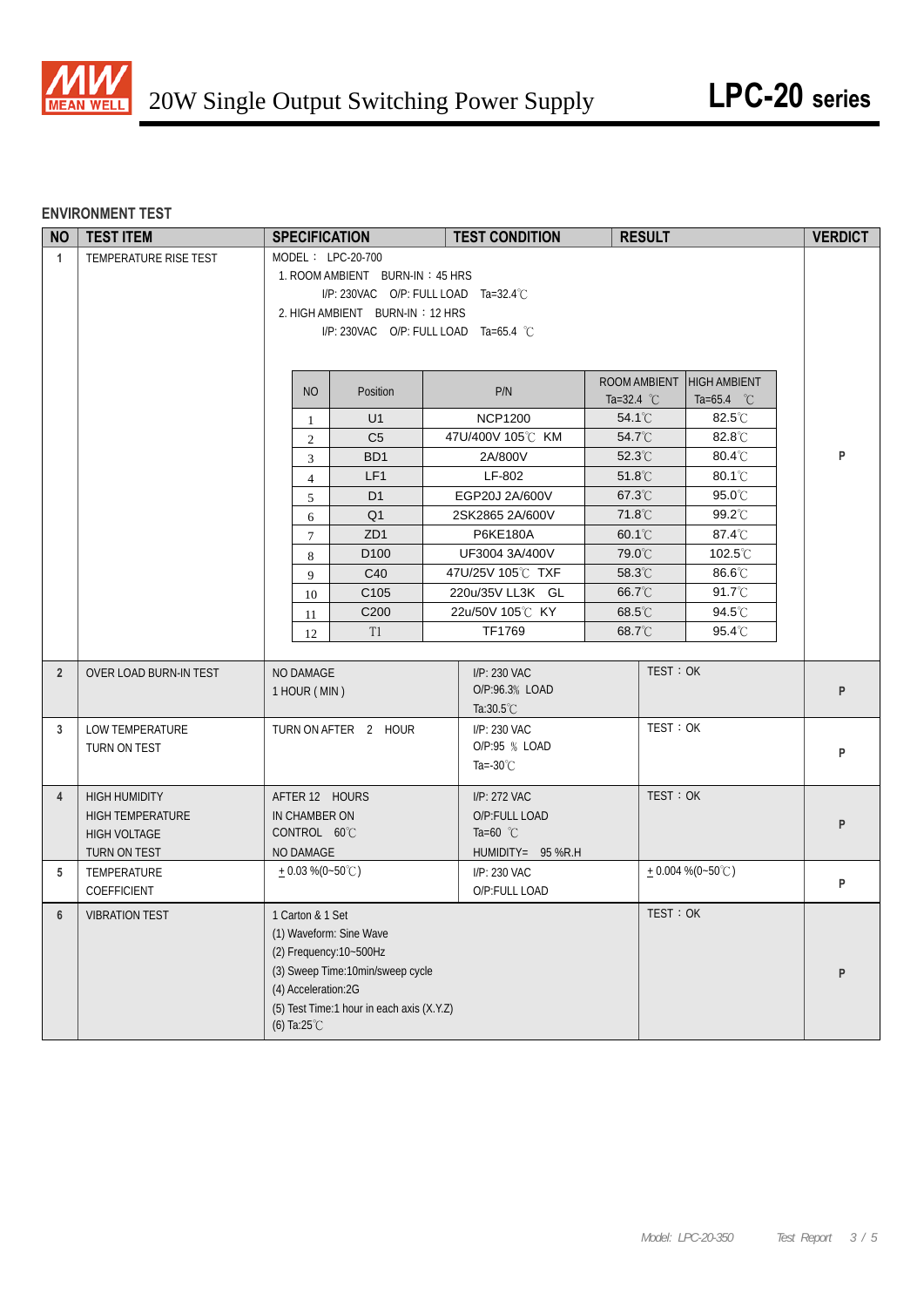

## **SAFETY TEST**

| <b>NO</b> | <b>TEST ITEM</b>            | <b>SPECIFICATION</b>                     | <b>TEST CONDITION</b>                          | <b>RESULT</b>                           | <b>VERDICT</b> |
|-----------|-----------------------------|------------------------------------------|------------------------------------------------|-----------------------------------------|----------------|
|           | WITHSTAND VOLTAGE           | $I/P$ -O/P: 3 KVAC/min                   | $I/P$ -O/P: 3.6 KVAC/min<br>Ta: $25^{\circ}$ C | $I/P-O/P$ :<br>1.363<br>mA<br>NO DAMAGE |                |
|           | <b>ISOLATION RESISTANCE</b> | $I/P$ -O/P:500VDC>100M $\Omega$          | I/P-O/P: 500 VDC<br>Ta:25℃/70%RH               | $I/P-O/P$ :<br>GΩ<br>15.5<br>NO DAMAGE  | D              |
|           | APPROVAL                    | TUV: Certificate NO :<br>UL: File $NO$ : |                                                |                                         | N              |

# **E.M.C TEST**

| <b>NO</b>      | <b>TEST ITEM</b>                               | <b>SPECIFICATION</b>                                          | <b>TEST CONDITION</b>                                                    | <b>RESULT</b>                        | <b>VERDICT</b> |  |  |  |
|----------------|------------------------------------------------|---------------------------------------------------------------|--------------------------------------------------------------------------|--------------------------------------|----------------|--|--|--|
|                | <b>HARMONIC</b>                                | EN61000-3-2<br><b>CLASS A</b><br><b>CLASS C</b>               | I/P: 230/240/220VAC/ 50HZ<br>O/P:100/75/50/25%LOAD<br>Ta: $25^{\circ}$ C | <b>PASS</b>                          | P              |  |  |  |
| $\overline{2}$ | CONDUCTION                                     | EN55022<br><b>CLASS B</b>                                     | I/P: 230VAC(50HZ)//115V(60HZ)<br>O/P:FULL/50% LOAD<br>Ta: $25^{\circ}$ C | <b>PASS</b><br>Test by certified Lab | P              |  |  |  |
| 3              | <b>RADIATION</b>                               | EN55022<br><b>CLASS B</b>                                     | I/P: 230VAC(50HZ)//115V(60HZ)<br>O/P:FULL/50% LOAD<br>Ta: $25^{\circ}$ C | <b>PASS</b><br>Test by certified Lab | P              |  |  |  |
| $\overline{4}$ | E.S.D                                          | EN61000-4-2<br><b>LIGHT INDUSTRY</b><br>AIR:8KV / Contact:4KV | I/P: 230 VAC/50HZ<br>O/P:FULL LOAD<br>Ta: $25^{\circ}$ C                 | CRITERIA A                           | P              |  |  |  |
| 5              | E.F.T                                          | EN61000-4-4<br><b>LIGHT INDUSTRY</b><br><b>INPUT: 1KV</b>     | I/P: 230 VAC/50HZ<br>O/P:FULL LOAD<br>Ta: $25^{\circ}$ C                 | CRITERIA A                           | P              |  |  |  |
| 6              | <b>SURGE</b>                                   | IEC61000-4-5<br><b>LIGHT INDUSTRY</b><br>$L-N:1KV$            | I/P: 230 VAC/50HZ<br>O/P:FULL LOAD<br>Ta: $25^{\circ}$ C                 | CRITERIA A                           | P              |  |  |  |
| $\overline{7}$ | Test by certified Lab $\&$ Test Report Prepare |                                                               |                                                                          |                                      |                |  |  |  |

# **M.T.B.F & LIFE CYCLE CALCULATION**

| <b>NO</b> | <b>TEST ITEM</b>                   | <b>SPECIFICATION</b>                                                                                              | <b>TEST CONDITION</b>                                  | <b>RESULT</b> | <b>VERDICT</b> |
|-----------|------------------------------------|-------------------------------------------------------------------------------------------------------------------|--------------------------------------------------------|---------------|----------------|
|           | CAPACITOR                          |                                                                                                                   | LPC-20-700:SUPPOSE C105 IS THE MOST CRITICAL COMPONENT |               |                |
|           | LIFE CYCLE                         | I/P: 230VAC                                                                                                       | O/P:FULL LOAD Ta=25 °C LIFE TIME=80797 HRS             |               |                |
|           |                                    | I/P: 230VAC                                                                                                       | O/P:FULL LOAD Ta= 60 °C LIFE TIME=12451 HRS            |               |                |
|           | <b>MTBF</b>                        | MIL-HDBK-217F NOTICES2 PARTS COUNT                                                                                |                                                        |               |                |
|           |                                    | TOTAL FAILURE RATE: 786.5KHRS                                                                                     |                                                        |               |                |
|           | <b>DMTBF/Accelerated Life Test</b> | Demonstration Mean Time Between Failure (Expected Life) :<br>20,000 hours @ Tcase 80°C: 50,000 hours @ Tcase 65°C |                                                        |               | D              |